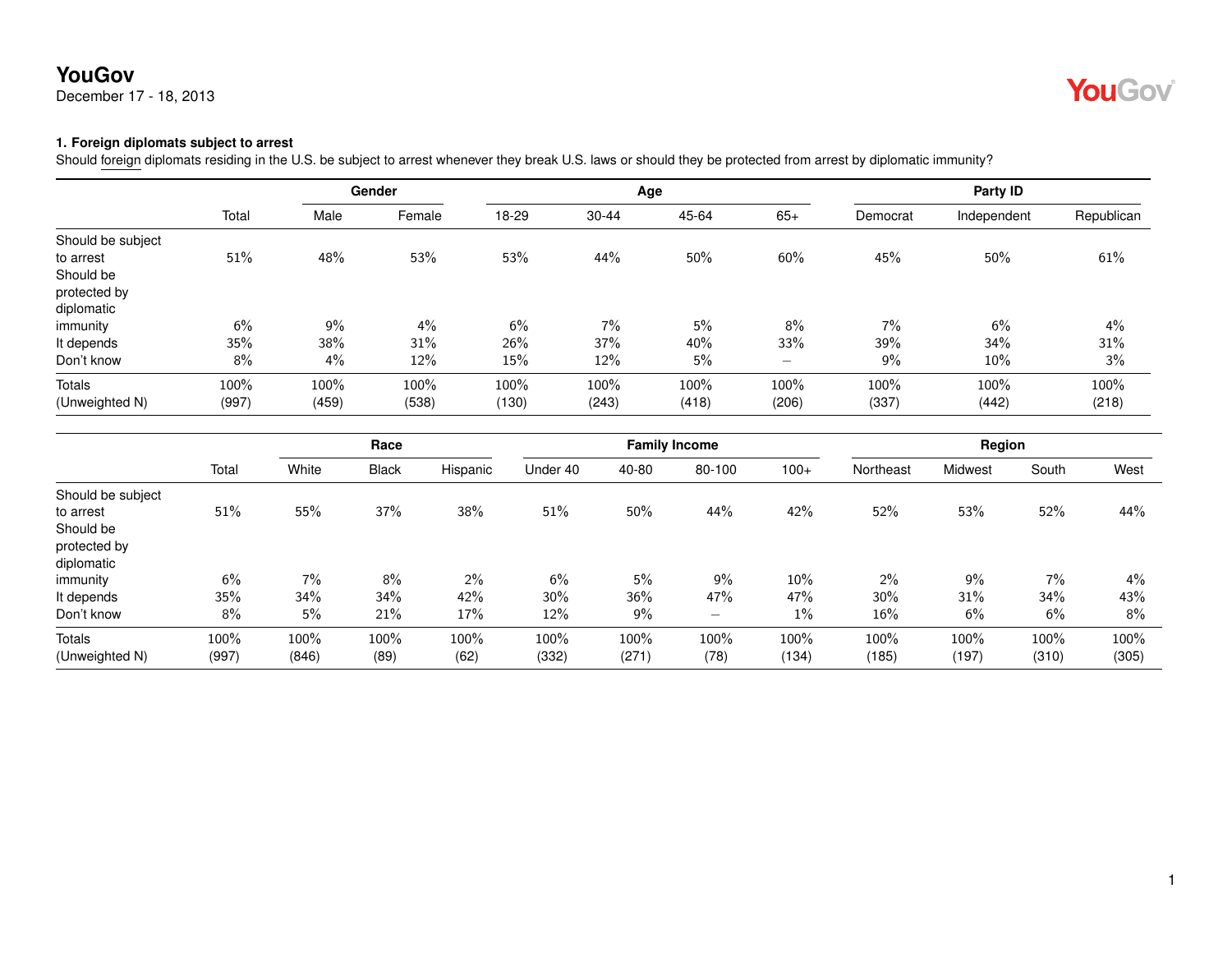December 17 - 18, 2013

# **YouGov**

### **2. American diplomats subject to arrest**

Should American diplomats residing in foreign countries be subject to arrest by the host country whenever they break a law in that country or should they be protected from arrest by diplomatic immunity?

|                   |       |       | Gender |       |       | Age   |       |          | Party ID    |            |
|-------------------|-------|-------|--------|-------|-------|-------|-------|----------|-------------|------------|
|                   | Total | Male  | Female | 18-29 | 30-44 | 45-64 | $65+$ | Democrat | Independent | Republican |
| Should be subject |       |       |        |       |       |       |       |          |             |            |
| to arrest         | 45%   | 44%   | 46%    | 42%   | 40%   | 46%   | 54%   | 41%      | 44%         | 53%        |
| Should be         |       |       |        |       |       |       |       |          |             |            |
| protected by      |       |       |        |       |       |       |       |          |             |            |
| diplomatic        |       |       |        |       |       |       |       |          |             |            |
| immunity          | 9%    | 12%   | 7%     | 10%   | 11%   | 8%    | 10%   | 10%      | 8%          | 11%        |
| It depends        | 36%   | 39%   | 32%    | 29%   | 37%   | 39%   | 36%   | 35%      | 39%         | 30%        |
| Don't know        | 10%   | 5%    | 14%    | 18%   | 12%   | 7%    | $0\%$ | 14%      | 9%          | 5%         |
| Totals            | 100%  | 100%  | 100%   | 100%  | 100%  | 100%  | 100%  | 100%     | 100%        | 100%       |
| (Unweighted N)    | (999) | (459) | (540)  | (130) | (243) | (419) | (207) | (339)    | (442)       | (218)      |

|                   |        |       | Race         |          |          |       | <b>Family Income</b>                  |        |           | Region  |       |       |
|-------------------|--------|-------|--------------|----------|----------|-------|---------------------------------------|--------|-----------|---------|-------|-------|
|                   | Total  | White | <b>Black</b> | Hispanic | Under 40 | 40-80 | 80-100                                | $100+$ | Northeast | Midwest | South | West  |
| Should be subject |        |       |              |          |          |       |                                       |        |           |         |       |       |
| to arrest         | 45%    | 49%   | 32%          | 36%      | 46%      | 47%   | 42%                                   | 34%    | 44%       | 49%     | 46%   | 40%   |
| Should be         |        |       |              |          |          |       |                                       |        |           |         |       |       |
| protected by      |        |       |              |          |          |       |                                       |        |           |         |       |       |
| diplomatic        |        |       |              |          |          |       |                                       |        |           |         |       |       |
| immunity          | $9\%$  | 9%    | 12%          | 9%       | 11%      | 8%    | 10%                                   | 13%    | 5%        | 10%     | 11%   | 10%   |
| It depends        | 36%    | 36%   | 34%          | 34%      | 31%      | 35%   | 48%                                   | 47%    | 29%       | 34%     | 36%   | 44%   |
| Don't know        | $10\%$ | 6%    | 23%          | 21%      | 12%      | 10%   | $\hspace{1.0cm} \rule{1.5cm}{0.15cm}$ | 6%     | 22%       | 7%      | 8%    | 6%    |
| Totals            | 100%   | 100%  | 100%         | 100%     | 100%     | 100%  | 100%                                  | 100%   | 100%      | 100%    | 100%  | 100%  |
| (Unweighted N)    | (999)  | (848) | (89)         | (62)     | (333)    | (270) | (78)                                  | (135)  | (185)     | (198)   | (311) | (305) |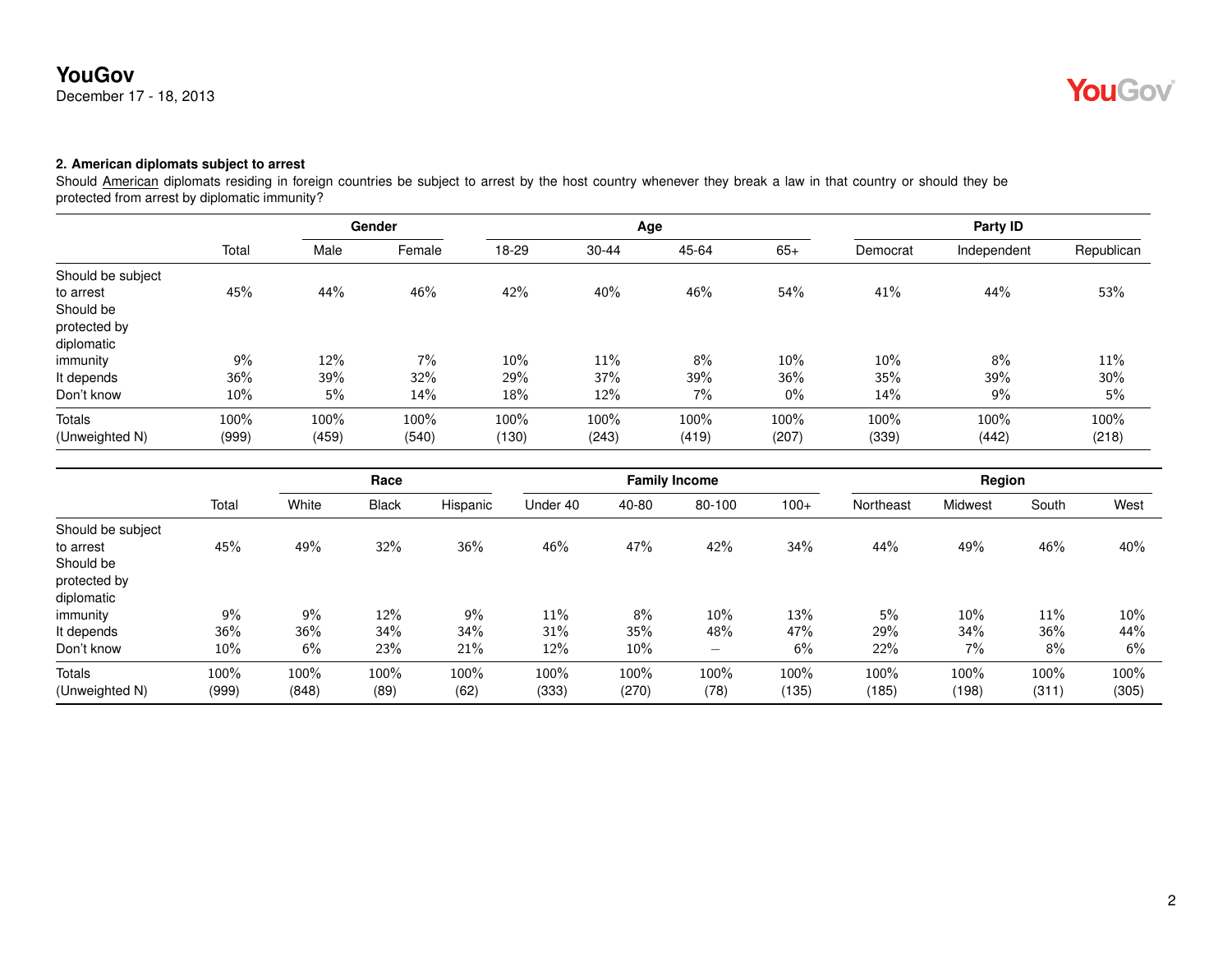December 17 - 18, 2013

#### **3. Closely following arrest of Indian diplomat**

How closely have you been following news of the arrest of a diplomat from India in New York City?

|                      |       |         | Gender |       |           | Age   | Party ID |          |             |            |
|----------------------|-------|---------|--------|-------|-----------|-------|----------|----------|-------------|------------|
|                      | Total | Male    | Female | 18-29 | $30 - 44$ | 45-64 | $65+$    | Democrat | Independent | Republican |
| Very closely         | 4%    | 6%      | $2\%$  | 6%    | 2%        | 5%    | 4%       | 4%       | 3%          | 7%         |
| Somewhat closely     | 20%   | 24%     | 16%    | 12%   | 19%       | 24%   | 23%      | 16%      | 19%         | 27%        |
| Not very closely     | 34%   | 32%     | 36%    | 28%   | 34%       | 35%   | 39%      | 36%      | 32%         | 35%        |
| Not following at all | 42%   | 38%     | 46%    | 54%   | 45%       | 36%   | 35%      | 45%      | 46%         | 31%        |
| Totals               | 100%  | $100\%$ | 100%   | 100%  | 100%      | 100%  | 100%     | 100%     | 100%        | 100%       |
| (Unweighted N)       | (999) | (459)   | (540)  | (130) | (242)     | (420) | (207)    | (338)    | (443)       | (218)      |

|                      |         | Race  |              |          | <b>Family Income</b> |       |         |        | Region    |         |       |       |
|----------------------|---------|-------|--------------|----------|----------------------|-------|---------|--------|-----------|---------|-------|-------|
|                      | Total   | White | <b>Black</b> | Hispanic | Under 40             | 40-80 | 80-100  | $100+$ | Northeast | Midwest | South | West  |
| Very closely         | $4\%$   | 4%    | 3%           | 6%       | 3%                   | 2%    | $10\%$  | 9%     | 3%        | 3%      | 5%    | 4%    |
| Somewhat closely     | 20%     | 18%   | 21%          | $30\%$   | 17%                  | 22%   | 22%     | $18\%$ | 19%       | 17%     | 20%   | 25%   |
| Not very closely     | 34%     | 35%   | 37%          | 25%      | 33%                  | 32%   | 30%     | 41%    | 29%       | 36%     | 37%   | 31%   |
| Not following at all | 42%     | 43%   | 39%          | 38%      | 47%                  | 44%   | 38%     | 31%    | 49%       | 44%     | 38%   | 41%   |
| Totals               | $100\%$ | 100%  | 100%         | 100%     | 100%                 | 100%  | $100\%$ | 100%   | 100%      | 100%    | 100%  | 100%  |
| (Unweighted N)       | (999)   | (849) | (88)         | (62)     | (333)                | (270) | (78)    | (135)  | (186)     | (198)   | (310) | (305) |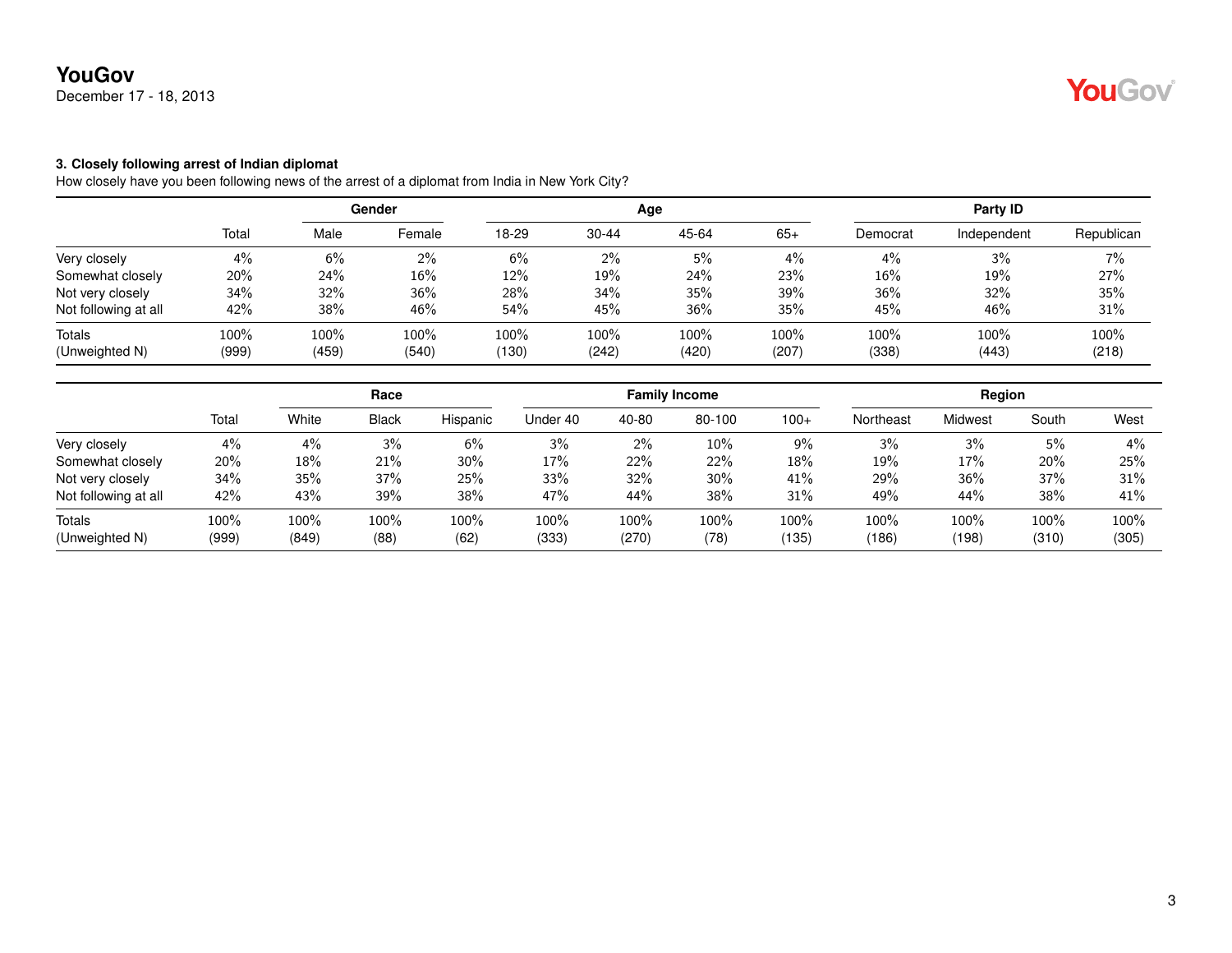December 17 - 18, 2013

# YouGov®

### **4. Good relations with India vs prosecution**

In your opinion, which is more important, preserving good relations with India or prosecuting a foreign diplomat for violating U.S. labor law?

|                      |       | Gender |        |       |           | Age   |       | Party ID |             |            |  |
|----------------------|-------|--------|--------|-------|-----------|-------|-------|----------|-------------|------------|--|
|                      | Total | Male   | Female | 18-29 | $30 - 44$ | 45-64 | $65+$ | Democrat | Independent | Republican |  |
| Preserving good      |       |        |        |       |           |       |       |          |             |            |  |
| relations with India | 25%   | 29%    | 21%    | 32%   | 27%       | 23%   | 15%   | 29%      | 24%         | 21%        |  |
| Prosecuting a        |       |        |        |       |           |       |       |          |             |            |  |
| foreign diplomat     |       |        |        |       |           |       |       |          |             |            |  |
| for violating U.S.   |       |        |        |       |           |       |       |          |             |            |  |
| labor law            | 41%   | 44%    | 39%    | 32%   | 37%       | 42%   | 57%   | 37%      | 43%         | 45%        |  |
| It depends           | 22%   | 20%    | 25%    | 19%   | 19%       | 27%   | 20%   | 21%      | 22%         | 23%        |  |
| Don't know           | 12%   | $7\%$  | 16%    | 17%   | 16%       | 8%    | 8%    | 14%      | 11%         | 11%        |  |
| Totals               | 100%  | 100%   | 100%   | 100%  | 100%      | 100%  | 100%  | 100%     | 100%        | 100%       |  |
| (Unweighted N)       | (998) | (459)  | (539)  | (130) | (242)     | (420) | (206) | (338)    | (442)       | (218)      |  |

|                                                                                                    |                   |                      | Race              |                   |                   |                  | <b>Family Income</b> |                  |                   | Region            |                  |                   |
|----------------------------------------------------------------------------------------------------|-------------------|----------------------|-------------------|-------------------|-------------------|------------------|----------------------|------------------|-------------------|-------------------|------------------|-------------------|
|                                                                                                    | Total             | White                | <b>Black</b>      | Hispanic          | Under 40          | 40-80            | 80-100               | $100+$           | Northeast         | Midwest           | South            | West              |
| Preserving good<br>relations with India<br>Prosecuting a<br>foreign diplomat<br>for violating U.S. | 25%               | 24%                  | 23%               | 28%               | 22%               | 25%              | 35%                  | 31%              | 20%               | 22%               | 25%              | 32%               |
| labor law<br>It depends<br>Don't know                                                              | 41%<br>22%<br>12% | 46%<br>20%<br>$10\%$ | 32%<br>27%<br>18% | 25%<br>29%<br>17% | 44%<br>17%<br>17% | 42%<br>24%<br>9% | 32%<br>23%<br>9%     | 39%<br>28%<br>3% | 42%<br>21%<br>18% | 45%<br>19%<br>14% | 43%<br>24%<br>8% | 33%<br>25%<br>10% |
| <b>Totals</b><br>(Unweighted N)                                                                    | 100%<br>(998)     | 100%<br>(848)        | 100%<br>(88)      | 100%<br>(62)      | 100%<br>(333)     | 100%<br>(270)    | 100%<br>(78)         | 100%<br>(135)    | 100%<br>(185)     | 100%<br>(198)     | 100%<br>(310)    | 100%<br>(305)     |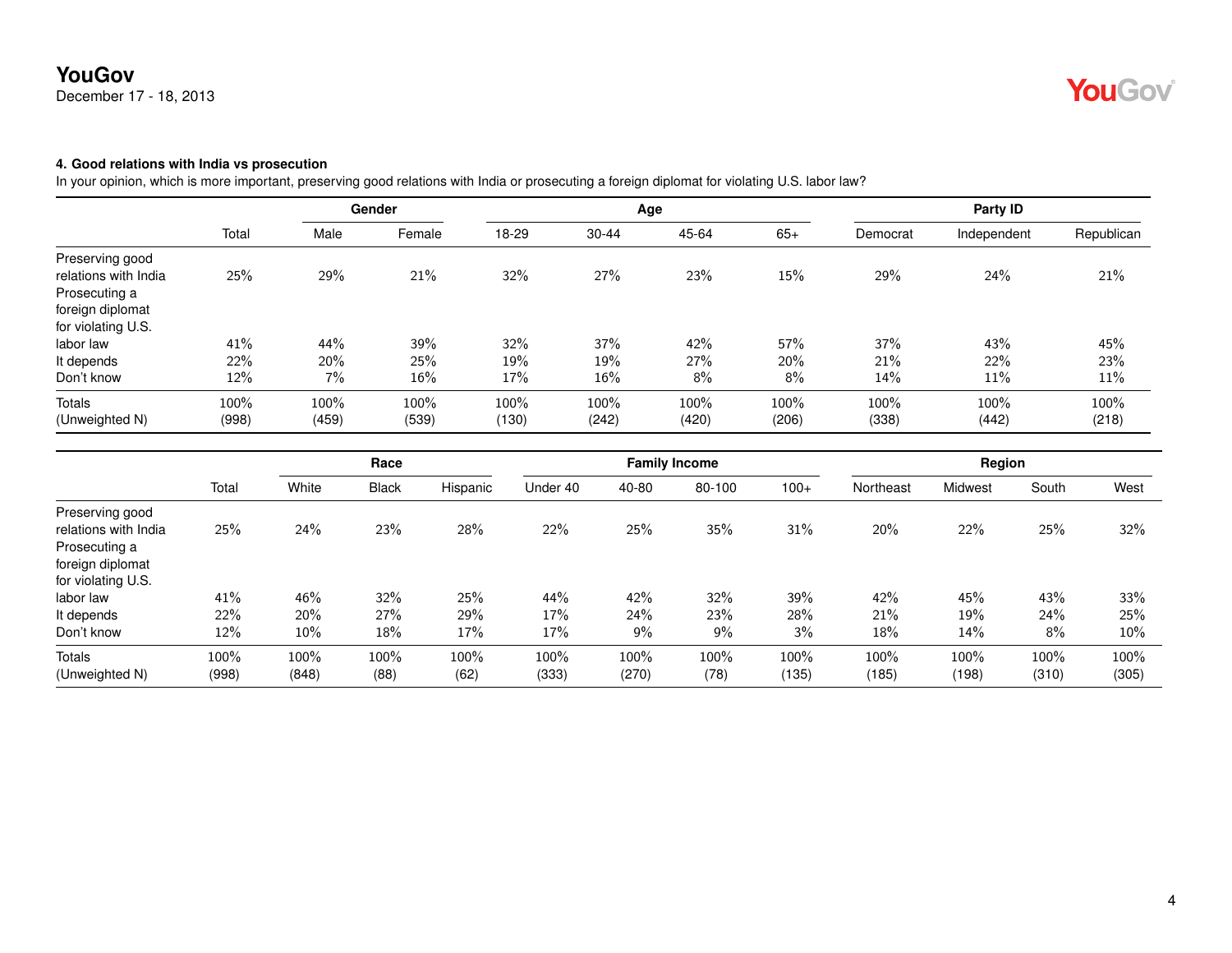December 17 - 18, 2013

### **5. Should foreign diplomats be subject to arrest – Killing someone**

For the actions listed below, should foreign diplomats residing in the US be subject to arrest and/or imprisonment, protected by diplomatic immunity, expelled from the U.S., or face no action?

|                   |       | Gender |        |       |       | Age   |       |                          | Party ID    |            |
|-------------------|-------|--------|--------|-------|-------|-------|-------|--------------------------|-------------|------------|
|                   | Total | Male   | Female | 18-29 | 30-44 | 45-64 | $65+$ | Democrat                 | Independent | Republican |
| Subject to arrest | 77%   | 79%    | 76%    | 66%   | 74%   | 82%   | 86%   | 76%                      | 78%         | 78%        |
| Expelled from the |       |        |        |       |       |       |       |                          |             |            |
| US                | 12%   | 11%    | 12%    | 9%    | 12%   | 13%   | 12%   | $16\%$                   | 9%          | 10%        |
| Protected by      |       |        |        |       |       |       |       |                          |             |            |
| diplomatic        |       |        |        |       |       |       |       |                          |             |            |
| immunity          | 2%    | 2%     | 3%     | 5%    | 4%    | $1\%$ | $0\%$ | $1\%$                    | $1\%$       | 7%         |
| Face no action    | 2%    | 4%     | $1\%$  | 8%    | $2\%$ |       | $1\%$ | $\overline{\phantom{0}}$ | 5%          | $0\%$      |
| Not sure          | 6%    | 4%     | 9%     | 12%   | 9%    | 4%    | $1\%$ | 7%                       | 7%          | 5%         |
| <b>Totals</b>     | 100%  | 100%   | 100%   | 100%  | 100%  | 100%  | 100%  | 100%                     | 100%        | 100%       |
| (Unweighted N)    | (945) | (439)  | (506)  | (125) | (232) | (394) | (194) | (315)                    | (423)       | (207)      |

|                   |       |       | Race         |          |          |       | <b>Family Income</b>     |        |           | Region  |       |        |
|-------------------|-------|-------|--------------|----------|----------|-------|--------------------------|--------|-----------|---------|-------|--------|
|                   | Total | White | <b>Black</b> | Hispanic | Under 40 | 40-80 | 80-100                   | $100+$ | Northeast | Midwest | South | West   |
| Subject to arrest | 77%   | 83%   | 62%          | 58%      | 70%      | 77%   | 81%                      | 84%    | 69%       | 81%     | 83%   | 71%    |
| Expelled from the |       |       |              |          |          |       |                          |        |           |         |       |        |
| US.               | 12%   | 10%   | 14%          | 19%      | 14%      | 15%   | 10%                      | 8%     | 13%       | 11%     | 9%    | $16\%$ |
| Protected by      |       |       |              |          |          |       |                          |        |           |         |       |        |
| diplomatic        |       |       |              |          |          |       |                          |        |           |         |       |        |
| immunity          | 2%    | $1\%$ | 4%           | 11%      | 6%       | -     | $1\%$                    | 2%     | 0%        | 1%      | $1\%$ | $7\%$  |
| Face no action    | 2%    | 1%    | 10%          | 5%       | 3%       | 3%    | $\overline{\phantom{0}}$ | 5%     | 3%        | $1\%$   | $2\%$ | $4\%$  |
| Not sure          | 6%    | 6%    | 10%          | 7%       | 8%       | 5%    | 8%                       | 2%     | 14%       | 6%      | 5%    | 2%     |
| Totals            | 100%  | 100%  | 100%         | 100%     | 100%     | 100%  | 100%                     | 100%   | 100%      | 100%    | 100%  | 100%   |
| (Unweighted N)    | (945) | (805) | (80)         | (60)     | (311)    | (258) | (76)                     | (127)  | (175)     | (187)   | (290) | (293)  |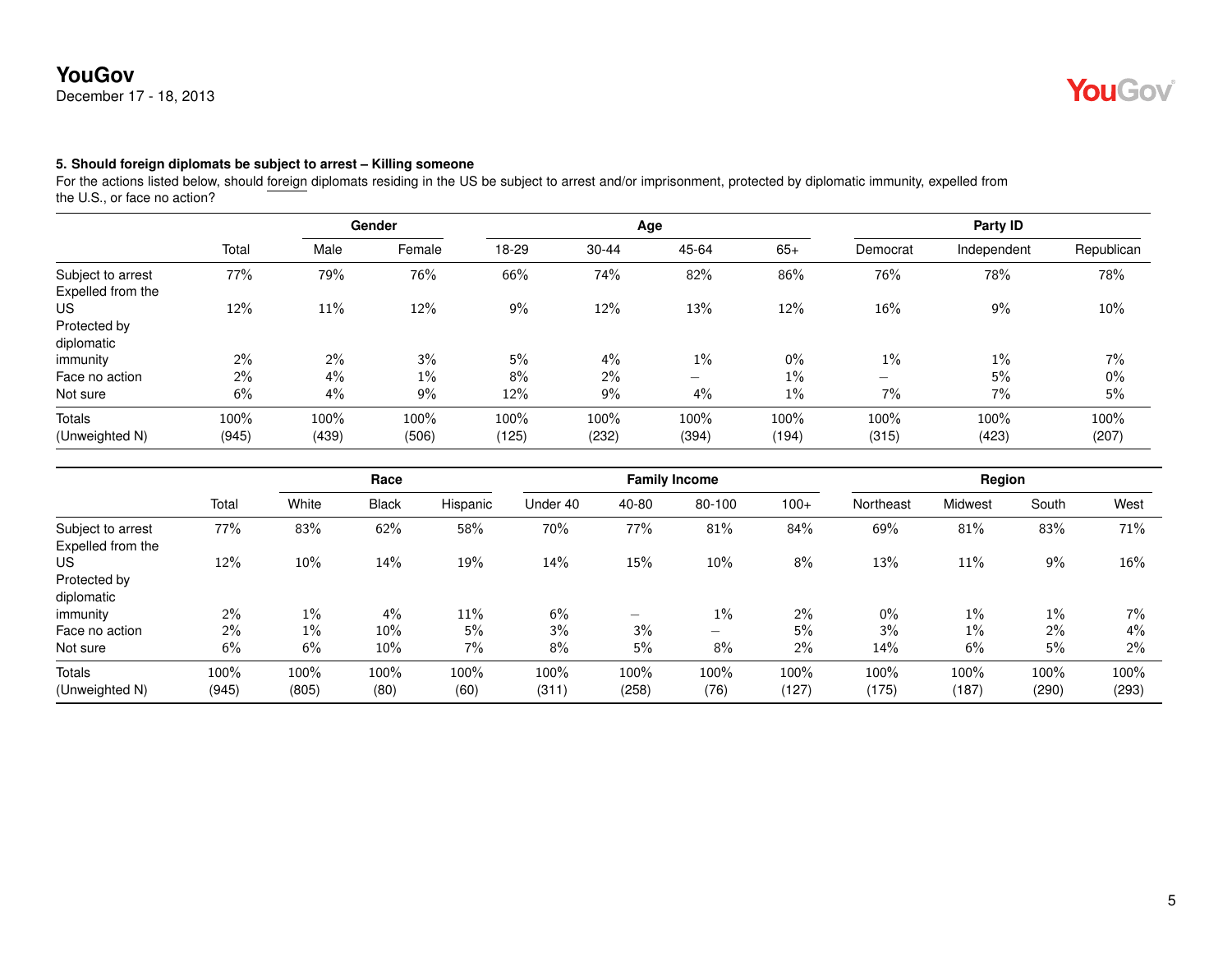December 17 - 18, 2013

#### **6. Should foreign diplomats be subject to arrest – Spying against the U.S.**

For the actions listed below, should foreign diplomats residing in the US be subject to arrest and/or imprisonment, protected by diplomatic immunity, expelled from the U.S., or face no action?

|                   |       | Gender |        |       |       | Age   |                          |          | Party ID    |            |
|-------------------|-------|--------|--------|-------|-------|-------|--------------------------|----------|-------------|------------|
|                   | Total | Male   | Female | 18-29 | 30-44 | 45-64 | $65+$                    | Democrat | Independent | Republican |
| Subject to arrest | 51%   | 49%    | 52%    | 48%   | 51%   | 50%   | 54%                      | 41%      | 52%         | 62%        |
| Expelled from the |       |        |        |       |       |       |                          |          |             |            |
| US                | 40%   | 44%    | 37%    | 30%   | 40%   | 45%   | 44%                      | 49%      | 38%         | 32%        |
| Protected by      |       |        |        |       |       |       |                          |          |             |            |
| diplomatic        |       |        |        |       |       |       |                          |          |             |            |
| immunity          | 2%    | 2%     | $1\%$  | 4%    | 1%    | 2%    | $0\%$                    | $1\%$    | $1\%$       | 4%         |
| Face no action    | $1\%$ | $2\%$  | $0\%$  | 5%    | $0\%$ | $0\%$ | $\overline{\phantom{0}}$ | $0\%$    | 2%          | $0\%$      |
| Not sure          | 6%    | 3%     | 9%     | 13%   | 8%    | 3%    | 1%                       | 8%       | 7%          | 2%         |
| <b>Totals</b>     | 100%  | 100%   | 100%   | 100%  | 100%  | 100%  | 100%                     | 100%     | 100%        | 100%       |
| (Unweighted N)    | (951) | (437)  | (514)  | (125) | (228) | (402) | (196)                    | (322)    | (420)       | (209)      |

|                   |       |       | Race         |          |          |       | <b>Family Income</b> |        |           | Region                   |       |       |
|-------------------|-------|-------|--------------|----------|----------|-------|----------------------|--------|-----------|--------------------------|-------|-------|
|                   | Total | White | <b>Black</b> | Hispanic | Under 40 | 40-80 | 80-100               | $100+$ | Northeast | Midwest                  | South | West  |
| Subject to arrest | 51%   | 51%   | 41%          | 55%      | 51%      | 52%   | 51%                  | 42%    | 47%       | 56%                      | 49%   | 51%   |
| Expelled from the |       |       |              |          |          |       |                      |        |           |                          |       |       |
| US.               | 40%   | 42%   | 39%          | 33%      | 37%      | 40%   | 45%                  | 51%    | 38%       | 37%                      | 43%   | 42%   |
| Protected by      |       |       |              |          |          |       |                      |        |           |                          |       |       |
| diplomatic        |       |       |              |          |          |       |                      |        |           |                          |       |       |
| immunity          | 2%    | $1\%$ | 2%           | 5%       | 2%       | $1\%$ | 3%                   | 2%     | $0\%$     | 1%                       | 2%    | $4\%$ |
| Face no action    | $1\%$ | 0%    | 8%           | $1\%$    | $1\%$    | $0\%$ |                      | 5%     | 3%        | $\overline{\phantom{0}}$ | $1\%$ | $1\%$ |
| Not sure          | 6%    | 6%    | 9%           | 7%       | 8%       | 6%    | 1%                   | 1%     | 12%       | 7%                       | 5%    | 2%    |
| Totals            | 100%  | 100%  | 100%         | 100%     | 100%     | 100%  | 100%                 | 100%   | 100%      | 100%                     | 100%  | 100%  |
| (Unweighted N)    | (951) | (811) | (81)         | (59)     | (312)    | (262) | (76)                 | (130)  | (174)     | (186)                    | (297) | (294) |

YouGov®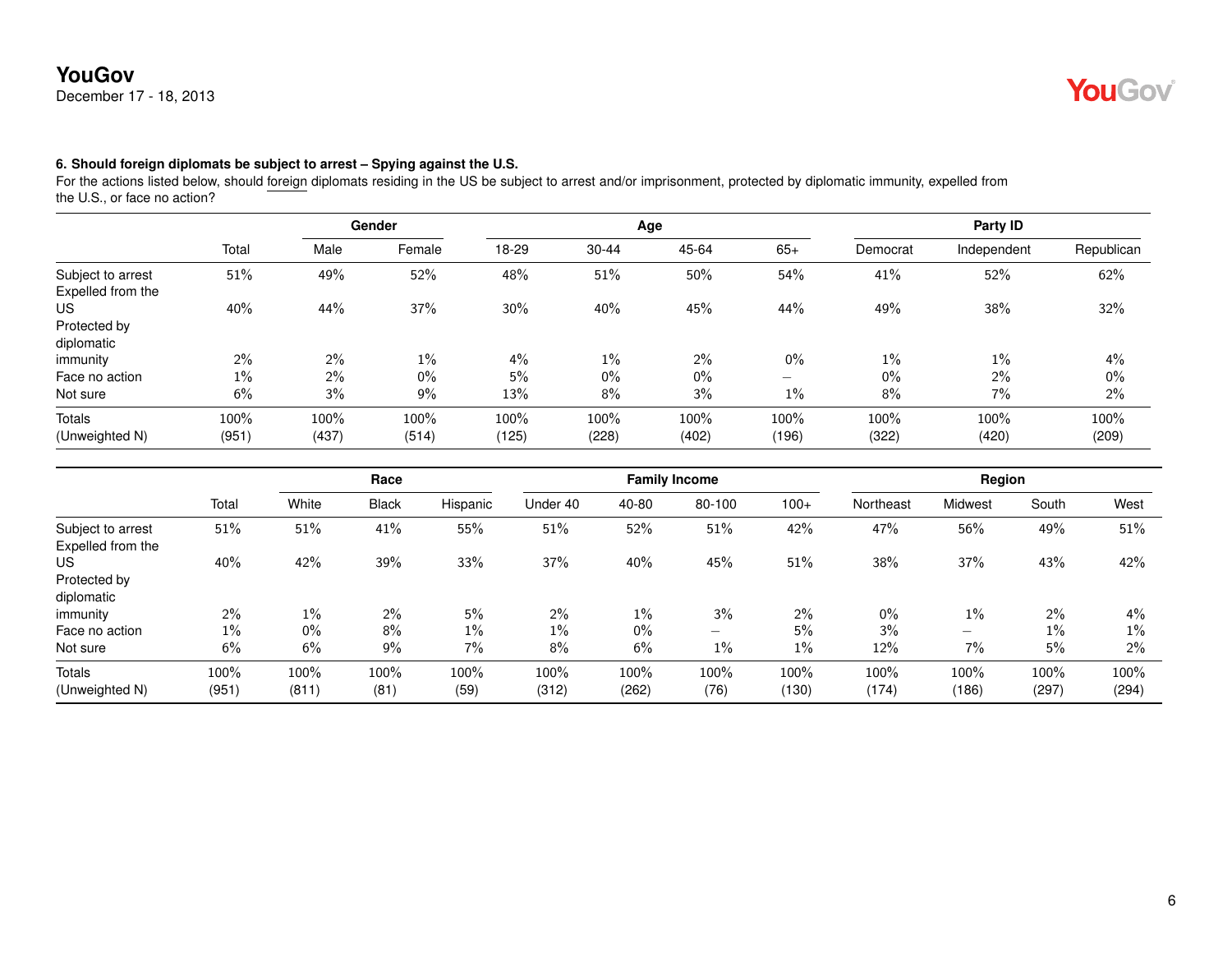December 17 - 18, 2013

# YouGov®

### **7. Should foreign diplomats be subject to arrest – Spreading religious views**

For the actions listed below, should foreign diplomats residing in the US be subject to arrest and/or imprisonment, protected by diplomatic immunity, expelled from the U.S., or face no action?

|                   |       | Gender |        |       |       | Age   |       |          | Party ID    |            |
|-------------------|-------|--------|--------|-------|-------|-------|-------|----------|-------------|------------|
|                   | Total | Male   | Female | 18-29 | 30-44 | 45-64 | $65+$ | Democrat | Independent | Republican |
| Subject to arrest | 7%    | 7%     | 7%     | 8%    | 6%    | 5%    | 12%   | 9%       | 7%          | 5%         |
| Expelled from the |       |        |        |       |       |       |       |          |             |            |
| US.               | 19%   | 19%    | 18%    | 8%    | 16%   | 25%   | 24%   | 24%      | 15%         | 19%        |
| Protected by      |       |        |        |       |       |       |       |          |             |            |
| diplomatic        |       |        |        |       |       |       |       |          |             |            |
| immunity          | 13%   | 15%    | 12%    | 17%   | 12%   | 13%   | 12%   | 14%      | 12%         | 15%        |
| Face no action    | 44%   | 47%    | 42%    | 47%   | 47%   | 42%   | 43%   | 37%      | 49%         | 46%        |
| Not sure          | 16%   | 12%    | 20%    | 20%   | 18%   | 16%   | 9%    | 16%      | 17%         | 14%        |
| Totals            | 100%  | 100%   | 100%   | 100%  | 100%  | 100%  | 100%  | 100%     | 100%        | 100%       |
| (Unweighted N)    | (950) | (438)  | (512)  | (123) | (228) | (401) | (198) | (325)    | (419)       | (206)      |

|                   |        |       | Race         |          |          |        | <b>Family Income</b> |        |           | Region  |       |        |
|-------------------|--------|-------|--------------|----------|----------|--------|----------------------|--------|-----------|---------|-------|--------|
|                   | Total  | White | <b>Black</b> | Hispanic | Under 40 | 40-80  | 80-100               | $100+$ | Northeast | Midwest | South | West   |
| Subject to arrest | 7%     | 7%    | 15%          | $1\%$    | 8%       | 6%     | 6%                   | 6%     | 4%        | 11%     | 7%    | 6%     |
| Expelled from the |        |       |              |          |          |        |                      |        |           |         |       |        |
| US.               | 19%    | 18%   | 23%          | 20%      | 23%      | 22%    | 11%                  | 13%    | 18%       | 16%     | 21%   | 18%    |
| Protected by      |        |       |              |          |          |        |                      |        |           |         |       |        |
| diplomatic        |        |       |              |          |          |        |                      |        |           |         |       |        |
| immunity          | 13%    | 12%   | 16%          | 18%      | 15%      | 8%     | 15%                  | 27%    | 18%       | 11%     | 11%   | 15%    |
| Face no action    | 44%    | 47%   | 28%          | 46%      | 39%      | 49%    | 47%                  | 48%    | 43%       | 46%     | 44%   | 45%    |
| Not sure          | $16\%$ | 16%   | 18%          | 16%      | 15%      | $16\%$ | 20%                  | 7%     | 17%       | 16%     | 16%   | $16\%$ |
| Totals            | 100%   | 100%  | 100%         | 100%     | 100%     | 100%   | 100%                 | 100%   | 100%      | 100%    | 100%  | 100%   |
| (Unweighted N)    | (950)  | (811) | (80)         | (59)     | (313)    | (256)  | (77)                 | (128)  | (179)     | (188)   | (295) | (288)  |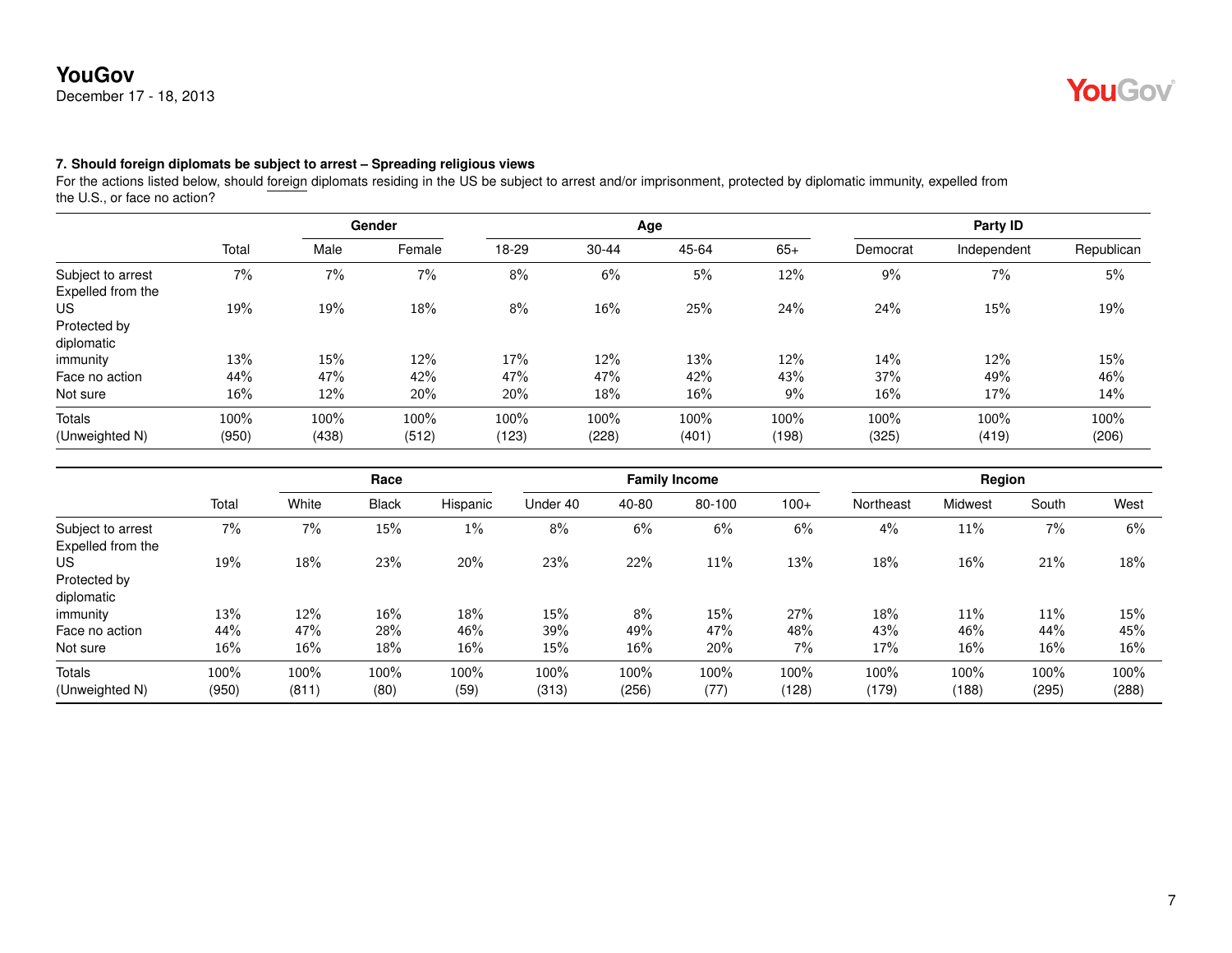December 17 - 18, 2013

### **8. Should foreign diplomats be subject to arrest – Traffic violations**

For the actions listed below, should foreign diplomats residing in the US be subject to arrest and/or imprisonment, protected by diplomatic immunity, expelled from the U.S., or face no action?

|                   |       | Gender |        |        |       | Age   |       |          | Party ID    |            |
|-------------------|-------|--------|--------|--------|-------|-------|-------|----------|-------------|------------|
|                   | Total | Male   | Female | 18-29  | 30-44 | 45-64 | $65+$ | Democrat | Independent | Republican |
| Subject to arrest | 40%   | 40%    | 41%    | 38%    | 40%   | 42%   | 41%   | 37%      | 42%         | 42%        |
| Expelled from the |       |        |        |        |       |       |       |          |             |            |
| US                | 13%   | 13%    | 12%    | 13%    | 6%    | 17%   | 14%   | 12%      | 12%         | 14%        |
| Protected by      |       |        |        |        |       |       |       |          |             |            |
| diplomatic        |       |        |        |        |       |       |       |          |             |            |
| immunity          | 21%   | 29%    | 14%    | 23%    | 22%   | 22%   | 15%   | 22%      | 17%         | 28%        |
| Face no action    | 8%    | 7%     | $10\%$ | $10\%$ | 11%   | 5%    | 8%    | 12%      | 8%          | 5%         |
| Not sure          | 18%   | 12%    | 23%    | 16%    | 22%   | 14%   | 21%   | 18%      | 21%         | 11%        |
| <b>Totals</b>     | 100%  | 100%   | 100%   | 100%   | 100%  | 100%  | 100%  | 100%     | 100%        | 100%       |
| (Unweighted N)    | (951) | (438)  | (513)  | (125)  | (232) | (401) | (193) | (324)    | (420)       | (207)      |

|                   |       |       | Race         |          |          |       | <b>Family Income</b> |        |           | Region  |       |       |
|-------------------|-------|-------|--------------|----------|----------|-------|----------------------|--------|-----------|---------|-------|-------|
|                   | Total | White | <b>Black</b> | Hispanic | Under 40 | 40-80 | 80-100               | $100+$ | Northeast | Midwest | South | West  |
| Subject to arrest | 40%   | 42%   | 37%          | 33%      | 40%      | 41%   | 32%                  | 30%    | 33%       | 46%     | 41%   | 41%   |
| Expelled from the |       |       |              |          |          |       |                      |        |           |         |       |       |
| US.               | 13%   | 11%   | 11%          | 22%      | 12%      | 14%   | 13%                  | 15%    | 15%       | 6%      | 17%   | 11%   |
| Protected by      |       |       |              |          |          |       |                      |        |           |         |       |       |
| diplomatic        |       |       |              |          |          |       |                      |        |           |         |       |       |
| immunity          | 21%   | 20%   | $16\%$       | 30%      | 19%      | 20%   | 36%                  | 33%    | 16%       | 19%     | 20%   | 29%   |
| Face no action    | 8%    | 7%    | 19%          | 4%       | 9%       | 10%   | 8%                   | 8%     | 9%        | $10\%$  | 7%    | 8%    |
| Not sure          | 18%   | 19%   | 17%          | 10%      | 20%      | 15%   | 11%                  | 13%    | 27%       | 19%     | 15%   | 12%   |
| Totals            | 100%  | 100%  | 100%         | 100%     | 100%     | 100%  | 100%                 | 100%   | 100%      | 100%    | 100%  | 100%  |
| (Unweighted N)    | (951) | (810) | (85)         | (56)     | (317)    | (256) | (78)                 | (127)  | (174)     | (192)   | (297) | (288) |

YouGov®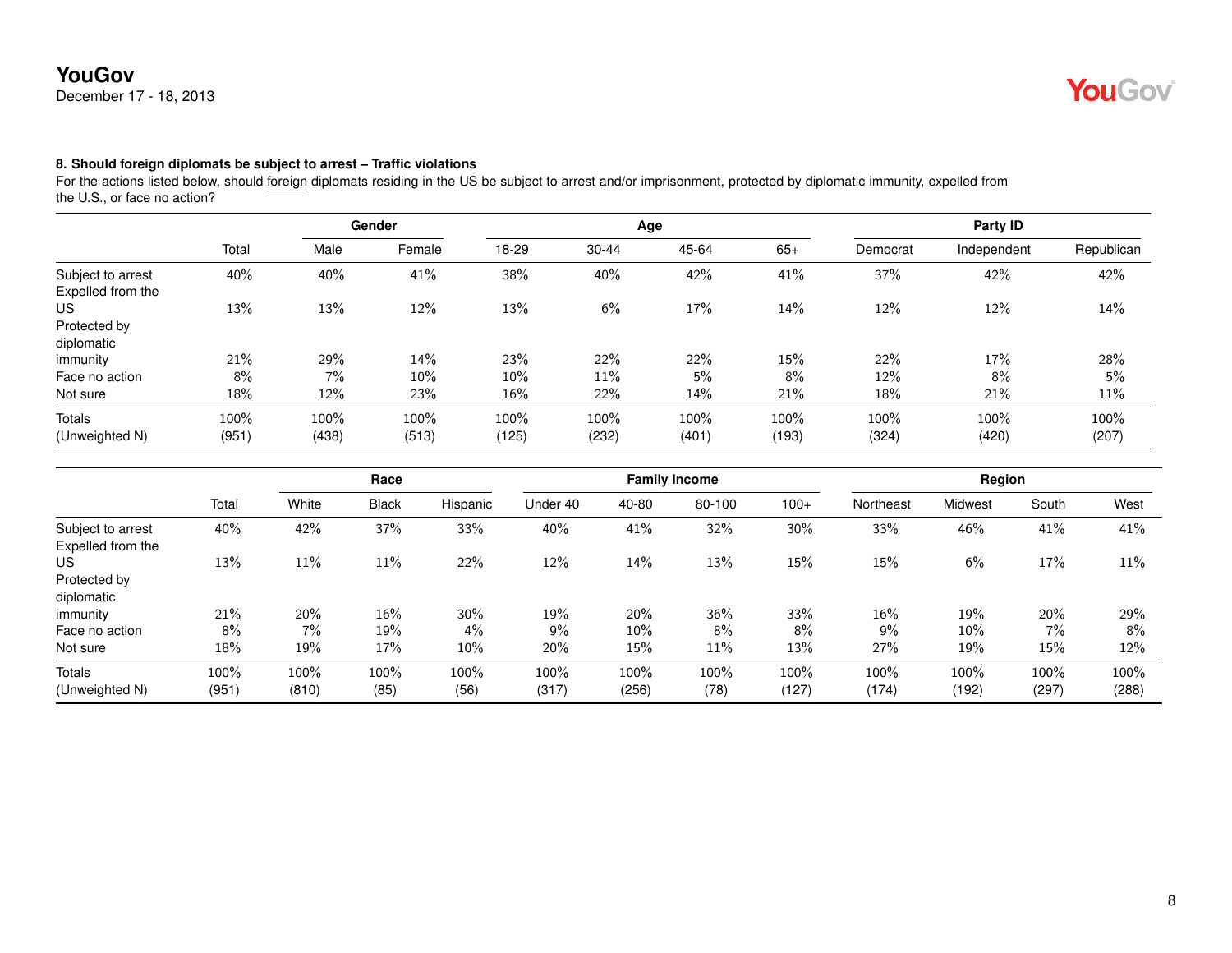December 17 - 18, 2013

**9. Should foreign diplomats be subject to arrest – Filing a false visa claim** For the actions listed below, should foreign diplomats residing in the US be subject to arrest and/or imprisonment, protected by diplomatic immunity, expelled from the U.S., or face no action?

|                                        |       |       | Gender |       |       | Age   |       |          | Party ID    |            |
|----------------------------------------|-------|-------|--------|-------|-------|-------|-------|----------|-------------|------------|
|                                        | Total | Male  | Female | 18-29 | 30-44 | 45-64 | $65+$ | Democrat | Independent | Republican |
| Subject to arrest<br>Expelled from the | 36%   | 32%   | 39%    | 40%   | 35%   | 34%   | 37%   | 33%      | 38%         | 37%        |
| <b>US</b>                              | 39%   | 44%   | 35%    | 27%   | 35%   | 45%   | 50%   | 41%      | 38%         | 40%        |
| Protected by                           |       |       |        |       |       |       |       |          |             |            |
| diplomatic                             |       |       |        |       |       |       |       |          |             |            |
| immunity                               | 7%    | 9%    | 5%     | 11%   | 7%    | 6%    | 5%    | 8%       | 7%          | 6%         |
| Face no action                         | 4%    | 3%    | 5%     | 6%    | 8%    | $1\%$ | $1\%$ | $3\%$    | $4\%$       | 4%         |
| Not sure                               | 14%   | 12%   | 15%    | 17%   | 15%   | 14%   | 8%    | $16\%$   | 13%         | 12%        |
| <b>Totals</b>                          | 100%  | 100%  | 100%   | 100%  | 100%  | 100%  | 100%  | 100%     | 100%        | 100%       |
| (Unweighted N)                         | (965) | (446) | (519)  | (124) | (235) | (405) | (201) | (326)    | (430)       | (209)      |

|                   |       |       | Race         |          |          |       | <b>Family Income</b>            |        |           | Region  |       |        |
|-------------------|-------|-------|--------------|----------|----------|-------|---------------------------------|--------|-----------|---------|-------|--------|
|                   | Total | White | <b>Black</b> | Hispanic | Under 40 | 40-80 | 80-100                          | $100+$ | Northeast | Midwest | South | West   |
| Subject to arrest | 36%   | 36%   | 34%          | 36%      | 37%      | 36%   | 26%                             | 31%    | 37%       | 43%     | 33%   | 33%    |
| Expelled from the |       |       |              |          |          |       |                                 |        |           |         |       |        |
| US                | 39%   | 41%   | 34%          | 33%      | 36%      | 45%   | 47%                             | 34%    | 40%       | 34%     | 40%   | 44%    |
| Protected by      |       |       |              |          |          |       |                                 |        |           |         |       |        |
| diplomatic        |       |       |              |          |          |       |                                 |        |           |         |       |        |
| immunity          | 7%    | 7%    | 7%           | 8%       | 7%       | 5%    | 9%                              | 19%    | 4%        | 6%      | 7%    | $10\%$ |
| Face no action    | $4\%$ | 3%    | 7%           | 6%       | 6%       | 2%    | $\hspace{0.1mm}-\hspace{0.1mm}$ | $2\%$  | 2%        | 3%      | $4\%$ | 5%     |
| Not sure          | 14%   | 13%   | 17%          | 16%      | 13%      | 12%   | 19%                             | 14%    | 17%       | 13%     | 15%   | $10\%$ |
| <b>Totals</b>     | 100%  | 100%  | 100%         | 100%     | 100%     | 100%  | 100%                            | 100%   | 100%      | 100%    | 100%  | 100%   |
| (Unweighted N)    | (965) | (823) | (84)         | (58)     | (316)    | (268) | (78)                            | (127)  | (174)     | (191)   | (303) | (297)  |

YouGov®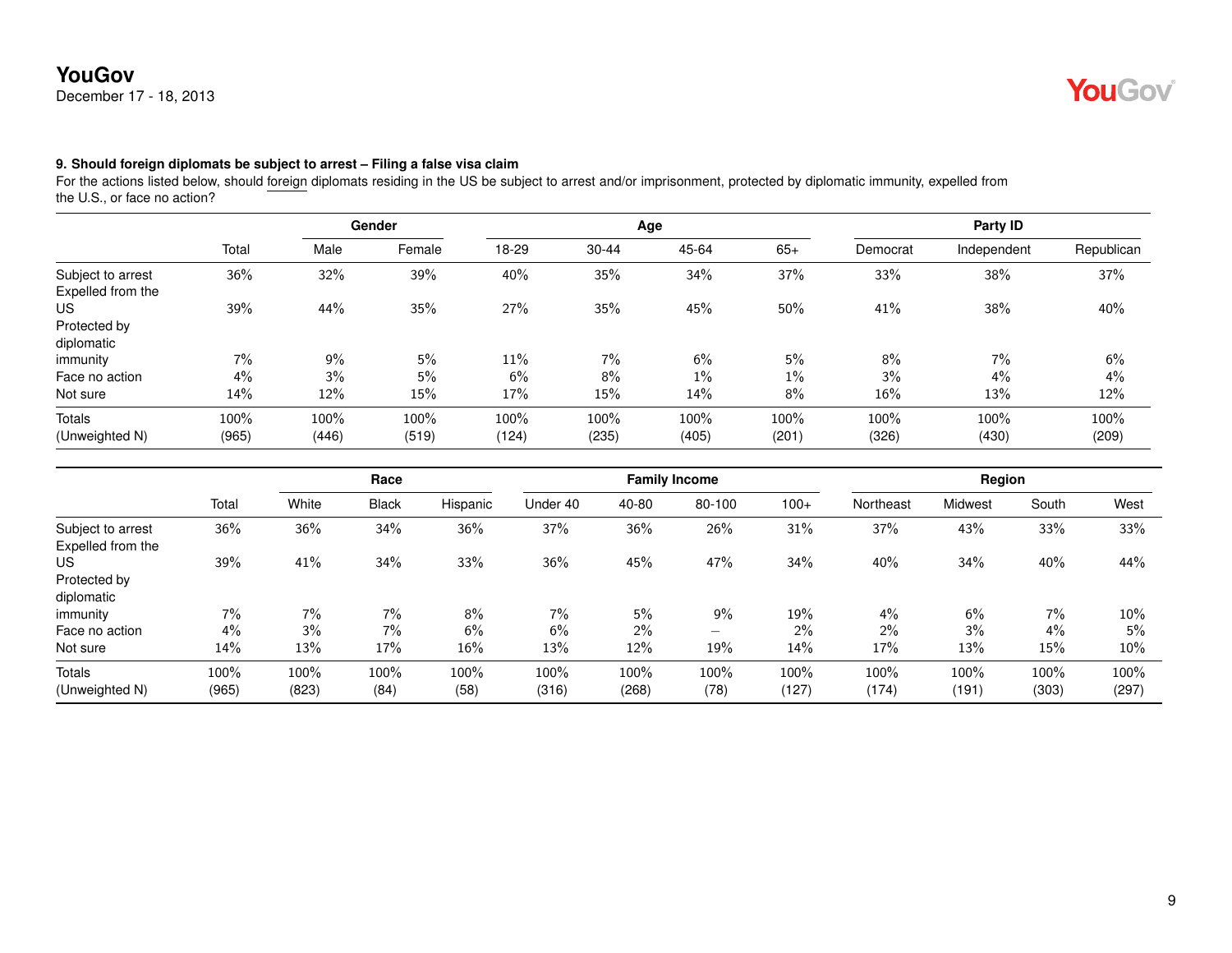December 17 - 18, 2013

# **YouGov**

### **10. Should foreign diplomats be subject to arrest – Violating U.S. labor laws**

For the actions listed below, should foreign diplomats residing in the US be subject to arrest and/or imprisonment, protected by diplomatic immunity, expelled from the U.S., or face no action?

|                   |       |       | Gender | Age    |       |       |       |          | Party ID    |            |
|-------------------|-------|-------|--------|--------|-------|-------|-------|----------|-------------|------------|
|                   | Total | Male  | Female | 18-29  | 30-44 | 45-64 | $65+$ | Democrat | Independent | Republican |
| Subject to arrest | 38%   | 34%   | 41%    | 40%    | 38%   | 34%   | 43%   | 37%      | 38%         | 38%        |
| Expelled from the |       |       |        |        |       |       |       |          |             |            |
| US                | 35%   | 39%   | 33%    | 27%    | 30%   | 43%   | 39%   | 35%      | 35%         | 37%        |
| Protected by      |       |       |        |        |       |       |       |          |             |            |
| diplomatic        |       |       |        |        |       |       |       |          |             |            |
| immunity          | 8%    | 11%   | 6%     | $10\%$ | 9%    | 6%    | 9%    | $10\%$   | 7%          | 8%         |
| Face no action    | 3%    | 3%    | 3%     | 2%     | 7%    | $1\%$ | $1\%$ | 3%       | $2\%$       | 4%         |
| Not sure          | 16%   | 14%   | 17%    | 20%    | 17%   | 16%   | 7%    | 15%      | 17%         | 13%        |
| <b>Totals</b>     | 100%  | 100%  | 100%   | 100%   | 100%  | 100%  | 100%  | 100%     | 100%        | 100%       |
| (Unweighted N)    | (950) | (439) | (511)  | (127)  | (232) | (397) | (194) | (319)    | (424)       | (207)      |

|                   |       |       | Race         |          |          |       | <b>Family Income</b> |        |           | Region  |       |       |
|-------------------|-------|-------|--------------|----------|----------|-------|----------------------|--------|-----------|---------|-------|-------|
|                   | Total | White | <b>Black</b> | Hispanic | Under 40 | 40-80 | 80-100               | $100+$ | Northeast | Midwest | South | West  |
| Subject to arrest | 38%   | 39%   | 35%          | 33%      | 42%      | 38%   | 24%                  | 28%    | 39%       | 44%     | 37%   | 32%   |
| Expelled from the |       |       |              |          |          |       |                      |        |           |         |       |       |
| US.               | 35%   | 36%   | 35%          | 31%      | 32%      | 40%   | 48%                  | 32%    | 34%       | 32%     | 36%   | 41%   |
| Protected by      |       |       |              |          |          |       |                      |        |           |         |       |       |
| diplomatic        |       |       |              |          |          |       |                      |        |           |         |       |       |
| immunity          | 8%    | 8%    | 6%           | 13%      | 7%       | 5%    | 13%                  | 20%    | 6%        | 7%      | $7\%$ | 12%   |
| Face no action    | 3%    | $2\%$ | 5%           | 7%       | 6%       | 1%    |                      | $1\%$  | $1\%$     | 2%      | 3%    | 4%    |
| Not sure          | 16%   | 15%   | 20%          | 16%      | 13%      | 16%   | 15%                  | 19%    | 19%       | 15%     | 17%   | 11%   |
| Totals            | 100%  | 100%  | 100%         | 100%     | 100%     | 100%  | 100%                 | 100%   | 100%      | 100%    | 100%  | 100%  |
| (Unweighted N)    | (950) | (810) | (81)         | (59)     | (312)    | (259) | (75)                 | (130)  | (173)     | (190)   | (292) | (295) |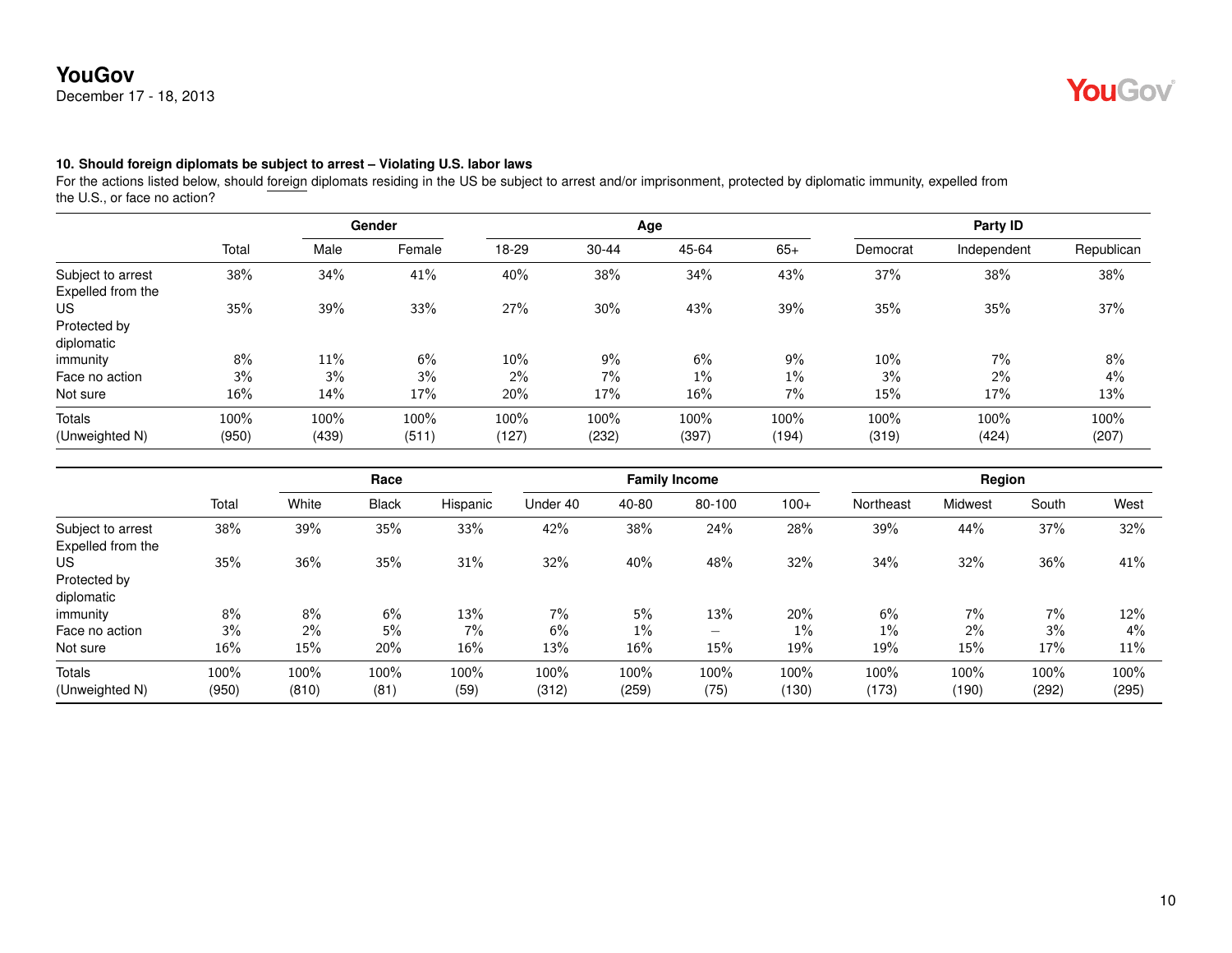December 17 - 18, 2013

### **11. Should American diplomats be subject to arrest – Killing someone**

For the actions listed below, should American diplomats residing in foreign countries be subject to arrest and/or imprisonment, protected by diplomatic immunity, expelled from the host country, or face no action?

|                   |       | Gender |        |       |       | Age   |       |          | Party ID    |            |
|-------------------|-------|--------|--------|-------|-------|-------|-------|----------|-------------|------------|
|                   | Total | Male   | Female | 18-29 | 30-44 | 45-64 | $65+$ | Democrat | Independent | Republican |
| Subject to arrest | 78%   | 81%    | 74%    | 65%   | 76%   | 83%   | 86%   | 75%      | 79%         | 79%        |
| Expelled from the |       |        |        |       |       |       |       |          |             |            |
| host country      | 13%   | 10%    | 16%    | 17%   | 12%   | 12%   | 10%   | 17%      | 12%         | 9%         |
| Protected by      |       |        |        |       |       |       |       |          |             |            |
| diplomatic        |       |        |        |       |       |       |       |          |             |            |
| immunity          | 3%    | 3%     | $2\%$  | 4%    | 5%    | $1\%$ | 1%    | $1\%$    | $2\%$       | 7%         |
| Face no action    | $1\%$ | $1\%$  | $0\%$  | 1%    | $0\%$ | 0%    | $1\%$ | $0\%$    | $1\%$       | 0%         |
| Not sure          | 6%    | 5%     | 7%     | 13%   | 6%    | 4%    | 2%    | 7%       | 6%          | 4%         |
| <b>Totals</b>     | 100%  | 100%   | 100%   | 100%  | 100%  | 100%  | 100%  | 100%     | 100%        | 100%       |
| (Unweighted N)    | (953) | (437)  | (516)  | (126) | (233) | (399) | (195) | (319)    | (425)       | (209)      |

|                                            |               |               | Race         |                          |               |               | <b>Family Income</b> |                          |               | Region                   |               |               |
|--------------------------------------------|---------------|---------------|--------------|--------------------------|---------------|---------------|----------------------|--------------------------|---------------|--------------------------|---------------|---------------|
|                                            | Total         | White         | <b>Black</b> | Hispanic                 | Under 40      | 40-80         | 80-100               | $100+$                   | Northeast     | Midwest                  | South         | West          |
| Subject to arrest<br>Expelled from the     | 78%           | 82%           | 64%          | 64%                      | 74%           | 79%           | 74%                  | 84%                      | 72%           | 80%                      | 82%           | 73%           |
| host country<br>Protected by<br>diplomatic | 13%           | 11%           | 23%          | 17%                      | 12%           | 15%           | 16%                  | 13%                      | 16%           | 13%                      | 9%            | $16\%$        |
| immunity                                   | 3%            | $1\%$         | 2%           | 11%                      | 6%            | $0\%$         | $1\%$                | 2%                       | 1%            | 0%                       | 2%            | 8%            |
| Face no action                             | $1\%$         | $0\%$         | $4\%$        | $\overline{\phantom{0}}$ | $1\%$         | $1\%$         | $2\%$                | $\overline{\phantom{0}}$ | 0%            | $\overline{\phantom{0}}$ | $2\%$         | -             |
| Not sure                                   | 6%            | 6%            | 8%           | 7%                       | 8%            | 4%            | 6%                   | 1%                       | 10%           | 6%                       | 5%            | $4\%$         |
| <b>Totals</b><br>(Unweighted N)            | 100%<br>(953) | 100%<br>(808) | 100%<br>(84) | 100%<br>(61)             | 100%<br>(317) | 100%<br>(264) | 100%<br>(75)         | 100%<br>(124)            | 100%<br>(176) | 100%<br>(192)            | 100%<br>(293) | 100%<br>(292) |

**YouGov**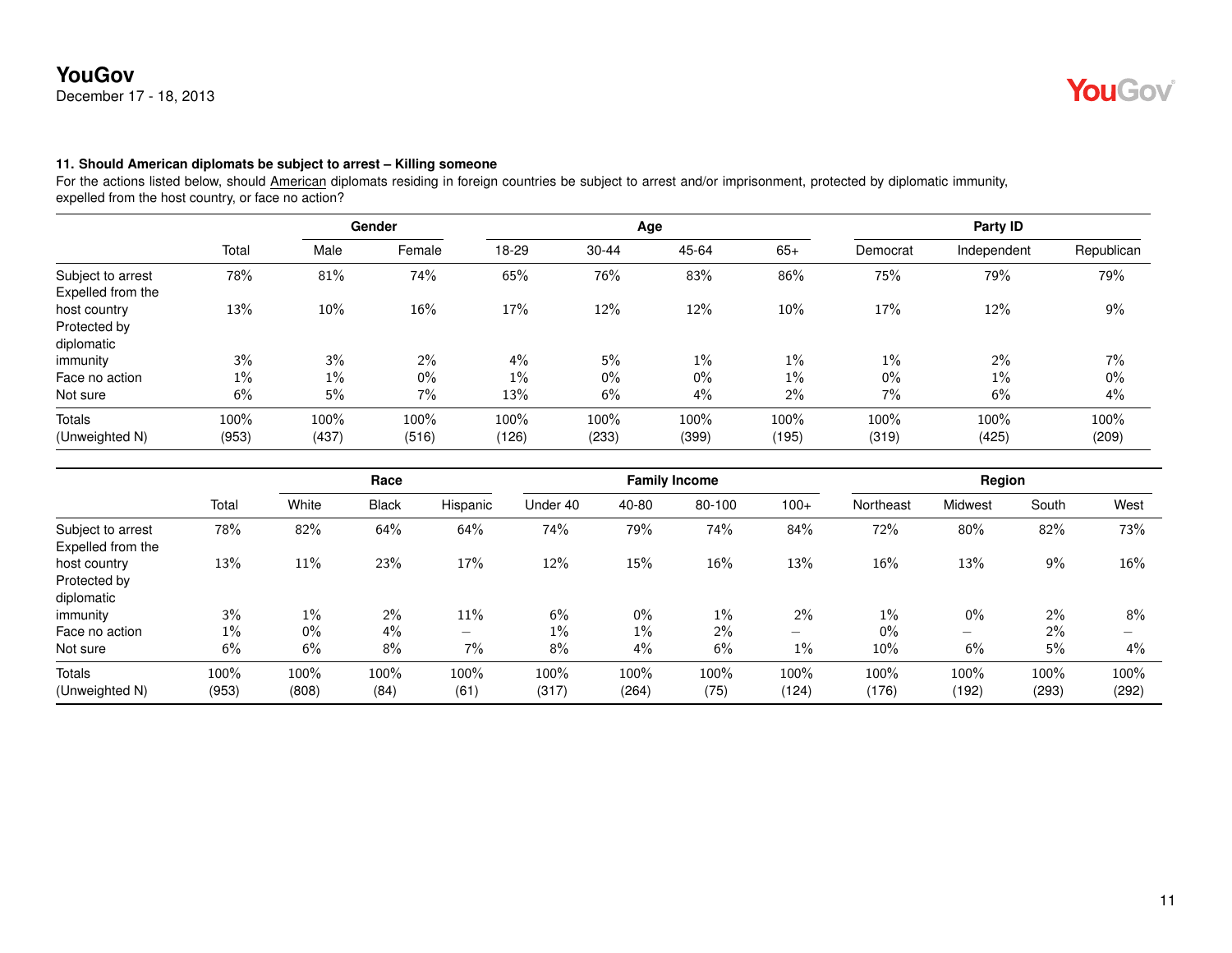December 17 - 18, 2013

# **YouGov**

### **12. Should American diplomats be subject to arrest – Spying against the host country**

|                   | <b>Gender</b> |       |        | Age   |           |       |       |          | Party ID    |            |  |  |
|-------------------|---------------|-------|--------|-------|-----------|-------|-------|----------|-------------|------------|--|--|
|                   | Total         | Male  | Female | 18-29 | $30 - 44$ | 45-64 | $65+$ | Democrat | Independent | Republican |  |  |
| Subject to arrest | 41%           | 45%   | 39%    | 42%   | 41%       | 41%   | 43%   | 37%      | 41%         | 48%        |  |  |
| Expelled from the |               |       |        |       |           |       |       |          |             |            |  |  |
| host country      | 43%           | 44%   | 43%    | 35%   | 44%       | 47%   | 48%   | 49%      | 45%         | 34%        |  |  |
| Protected by      |               |       |        |       |           |       |       |          |             |            |  |  |
| diplomatic        |               |       |        |       |           |       |       |          |             |            |  |  |
| immunity          | 6%            | 6%    | 6%     | 7%    | 7%        | 6%    | 3%    | 3%       | 5%          | 12%        |  |  |
| Face no action    | $1\%$         | $1\%$ | $1\%$  | $0\%$ | $1\%$     | $1\%$ | $1\%$ | $1\%$    | $1\%$       | $1\%$      |  |  |
| Not sure          | 8%            | 5%    | 12%    | 16%   | 8%        | 5%    | 5%    | 11%      | 8%          | 5%         |  |  |
| Totals            | 100%          | 100%  | 100%   | 100%  | 100%      | 100%  | 100%  | 100%     | 100%        | 100%       |  |  |
| (Unweighted N)    | (947)         | (437) | (510)  | (126) | (231)     | (401) | (189) | (319)    | (418)       | (210)      |  |  |

|                                            |               |               | Race         |                          |               |               | <b>Family Income</b> |               |                          | Region        |               |               |
|--------------------------------------------|---------------|---------------|--------------|--------------------------|---------------|---------------|----------------------|---------------|--------------------------|---------------|---------------|---------------|
|                                            | Total         | White         | <b>Black</b> | Hispanic                 | Under 40      | 40-80         | 80-100               | $100+$        | Northeast                | Midwest       | South         | West          |
| Subject to arrest<br>Expelled from the     | 41%           | 42%           | 45%          | 38%                      | 39%           | 44%           | 30%                  | 44%           | 44%                      | 45%           | 38%           | 42%           |
| host country<br>Protected by<br>diplomatic | 43%           | 45%           | 36%          | 39%                      | 41%           | 44%           | 61%                  | 45%           | 41%                      | 42%           | 48%           | 40%           |
| immunity                                   | 6%            | 5%            | $2\%$        | $16\%$                   | 10%           | 3%            | $1\%$                | 8%            | 2%                       | 3%            | 6%            | 11%           |
| Face no action                             | $1\%$         | $1\%$         | 3%           | $\overline{\phantom{0}}$ | 1%            | $1\%$         | 2%                   | $0\%$         | $\overline{\phantom{0}}$ | $1\%$         | $1\%$         | $2\%$         |
| Not sure                                   | 8%            | 8%            | 14%          | 7%                       | 10%           | 8%            | 6%                   | $2\%$         | 13%                      | 9%            | 7%            | 6%            |
| Totals<br>(Unweighted N)                   | 100%<br>(947) | 100%<br>(806) | 100%<br>(84) | 100%<br>(57)             | 100%<br>(308) | 100%<br>(257) | 100%<br>(75)         | 100%<br>(128) | 100%<br>(172)            | 100%<br>(184) | 100%<br>(298) | 100%<br>(293) |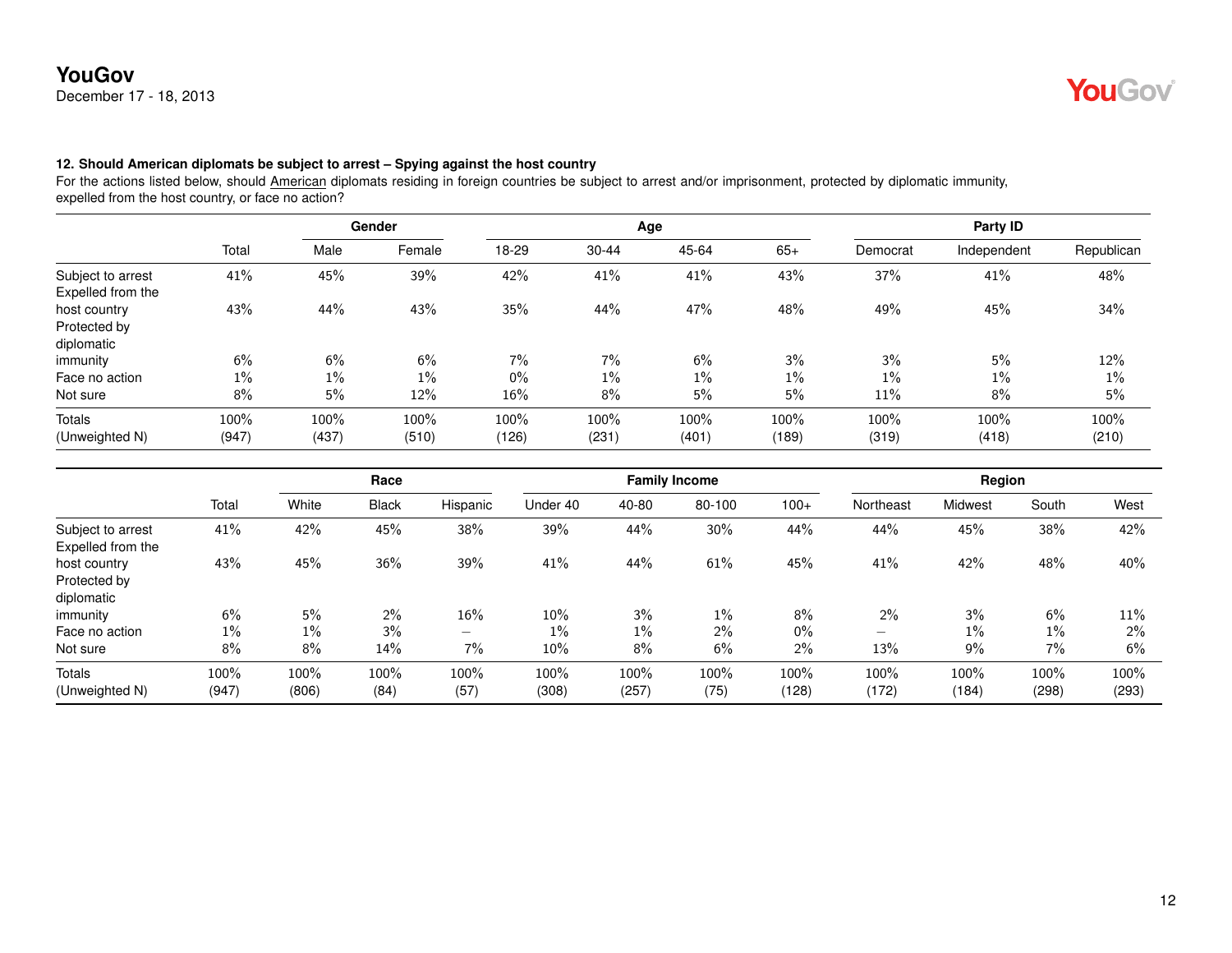December 17 - 18, 2013

# **YouGov**

### **13. Should American diplomats be subject to arrest – Spreading religious views**

|                   |       | <b>Gender</b> |        |       |           | Age   | Party ID |          |             |            |
|-------------------|-------|---------------|--------|-------|-----------|-------|----------|----------|-------------|------------|
|                   | Total | Male          | Female | 18-29 | $30 - 44$ | 45-64 | $65+$    | Democrat | Independent | Republican |
| Subject to arrest | 8%    | 7%            | 9%     | 8%    | 11%       | 6%    | 10%      | 6%       | 8%          | 10%        |
| Expelled from the |       |               |        |       |           |       |          |          |             |            |
| host country      | 19%   | 20%           | 18%    | 8%    | 18%       | 25%   | 23%      | 21%      | 17%         | 21%        |
| Protected by      |       |               |        |       |           |       |          |          |             |            |
| diplomatic        |       |               |        |       |           |       |          |          |             |            |
| immunity          | 19%   | 25%           | 14%    | 23%   | 22%       | 17%   | 13%      | 17%      | 19%         | 24%        |
| Face no action    | 37%   | 36%           | 38%    | 37%   | 34%       | 37%   | 42%      | 35%      | 40%         | 34%        |
| Not sure          | 17%   | 12%           | 21%    | 24%   | 16%       | 15%   | 12%      | 20%      | 17%         | 11%        |
| Totals            | 100%  | 100%          | 100%   | 100%  | 100%      | 100%  | 100%     | 100%     | 100%        | 100%       |
| (Unweighted N)    | (953) | (439)         | (514)  | (124) | (233)     | (403) | (193)    | (316)    | (428)       | (209)      |

|                                            |               |               | Race         |              |               |               | <b>Family Income</b>            |               | Region        |               |               |               |
|--------------------------------------------|---------------|---------------|--------------|--------------|---------------|---------------|---------------------------------|---------------|---------------|---------------|---------------|---------------|
|                                            | Total         | White         | <b>Black</b> | Hispanic     | Under 40      | 40-80         | 80-100                          | $100+$        | Northeast     | Midwest       | South         | West          |
| Subject to arrest<br>Expelled from the     | 8%            | 6%            | 11%          | 16%          | 12%           | 5%            | $\hspace{0.1mm}-\hspace{0.1mm}$ | 6%            | 7%            | 6%            | 7%            | 13%           |
| host country<br>Protected by<br>diplomatic | 19%           | 20%           | 12%          | 21%          | 17%           | 21%           | 19%                             | 21%           | 21%           | 21%           | 16%           | 20%           |
| immunity                                   | 19%           | 17%           | 19%          | 30%          | 20%           | 17%           | 28%                             | 33%           | 17%           | 14%           | 22%           | 21%           |
| Face no action                             | 37%           | 41%           | 33%          | 22%          | 34%           | 41%           | 44%                             | $30\%$        | 37%           | 42%           | 36%           | 33%           |
| Not sure                                   | 17%           | 16%           | 26%          | 11%          | 17%           | $16\%$        | 9%                              | $10\%$        | 17%           | $16\%$        | 19%           | 13%           |
| Totals<br>(Unweighted N)                   | 100%<br>(953) | 100%<br>(815) | 100%<br>(81) | 100%<br>(57) | 100%<br>(315) | 100%<br>(259) | 100%<br>(75)                    | 100%<br>(127) | 100%<br>(176) | 100%<br>(185) | 100%<br>(298) | 100%<br>(294) |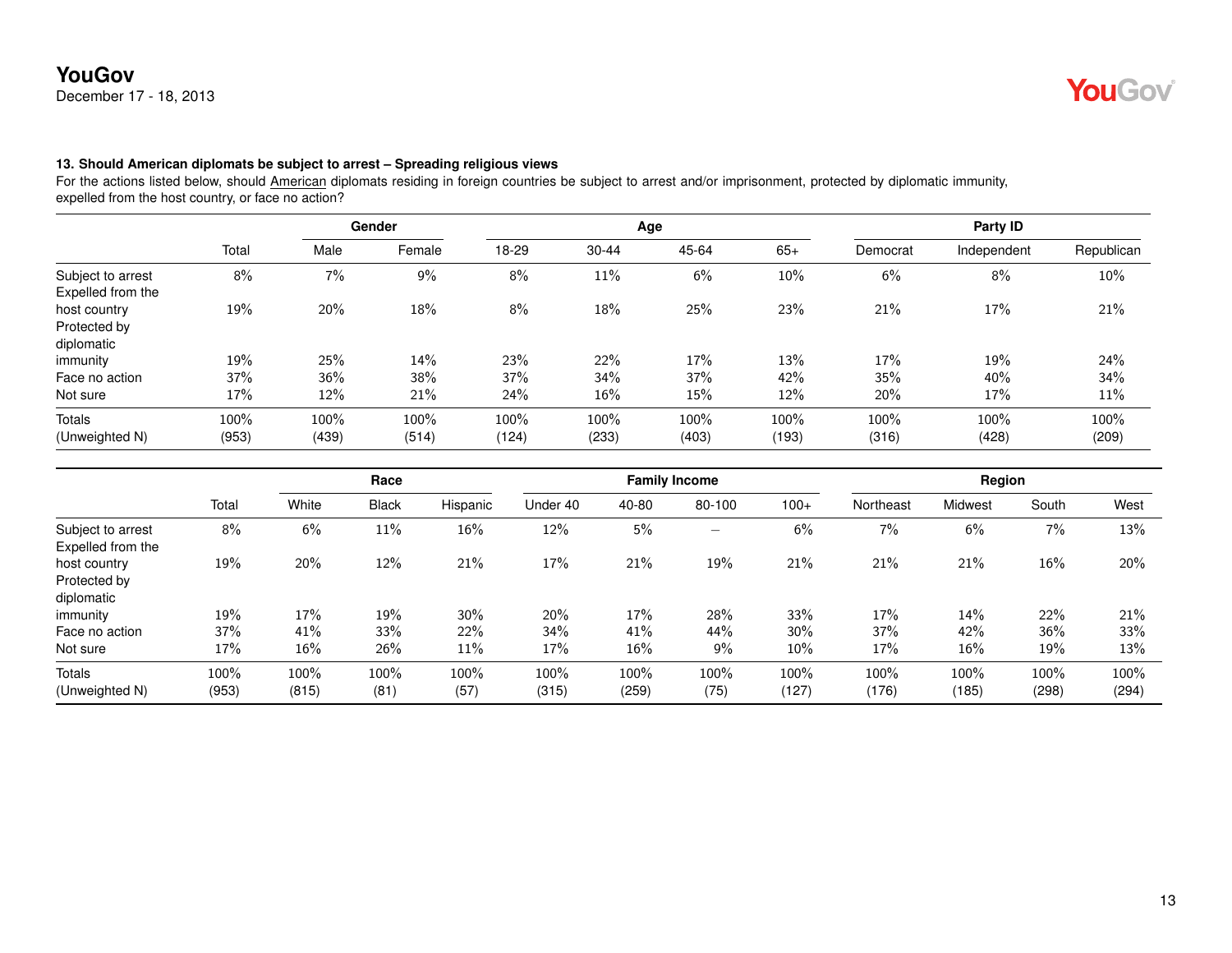December 17 - 18, 2013

# **YouGov**

### **14. Should American diplomats be subject to arrest – Traffic violations**

|                   |       |       | Gender |        |       | Age   | Party ID |          |             |            |
|-------------------|-------|-------|--------|--------|-------|-------|----------|----------|-------------|------------|
|                   | Total | Male  | Female | 18-29  | 30-44 | 45-64 | $65+$    | Democrat | Independent | Republican |
| Subject to arrest | 34%   | 31%   | 37%    | 31%    | 30%   | 41%   | 32%      | 34%      | 33%         | 38%        |
| Expelled from the |       |       |        |        |       |       |          |          |             |            |
| host country      | 12%   | 10%   | 14%    | 9%     | 12%   | 13%   | 14%      | 8%       | 14%         | 13%        |
| Protected by      |       |       |        |        |       |       |          |          |             |            |
| diplomatic        |       |       |        |        |       |       |          |          |             |            |
| immunity          | 23%   | 32%   | 14%    | 26%    | 23%   | 22%   | 20%      | 25%      | 19%         | 27%        |
| Face no action    | 11%   | 10%   | 11%    | $10\%$ | 11%   | 10%   | 14%      | 13%      | 11%         | 7%         |
| Not sure          | 20%   | 17%   | 23%    | 24%    | 24%   | 15%   | 21%      | 20%      | 23%         | 15%        |
| Totals            | 100%  | 100%  | 100%   | 100%   | 100%  | 100%  | 100%     | 100%     | 100%        | 100%       |
| (Unweighted N)    | (954) | (441) | (513)  | (128)  | (230) | (403) | (193)    | (326)    | (418)       | (210)      |

|                                            |               | Race          |              |              |               |               | <b>Family Income</b> |               | Region        |               |               |               |
|--------------------------------------------|---------------|---------------|--------------|--------------|---------------|---------------|----------------------|---------------|---------------|---------------|---------------|---------------|
|                                            | Total         | White         | <b>Black</b> | Hispanic     | Under 40      | 40-80         | 80-100               | $100+$        | Northeast     | Midwest       | South         | West          |
| Subject to arrest<br>Expelled from the     | 34%           | 37%           | 34%          | 23%          | 34%           | 33%           | 31%                  | 38%           | 29%           | 39%           | 35%           | 34%           |
| host country<br>Protected by<br>diplomatic | 12%           | 11%           | 4%           | 24%          | 12%           | 14%           | 11%                  | 10%           | 16%           | 8%            | 11%           | 15%           |
| immunity                                   | 23%           | 21%           | 18%          | 33%          | 21%           | 24%           | 32%                  | 31%           | 15%           | 18%           | 25%           | $30\%$        |
| Face no action                             | 11%           | 11%           | 18%          | 4%           | 11%           | 13%           | 9%                   | 10%           | 10%           | 13%           | 11%           | 9%            |
| Not sure                                   | 20%           | 20%           | 26%          | 16%          | 23%           | 16%           | 16%                  | 13%           | 30%           | 23%           | 19%           | 12%           |
| Totals<br>(Unweighted N)                   | 100%<br>(954) | 100%<br>(808) | 100%<br>(86) | 100%<br>(60) | 100%<br>(313) | 100%<br>(261) | 100%<br>(76)         | 100%<br>(131) | 100%<br>(175) | 100%<br>(190) | 100%<br>(294) | 100%<br>(295) |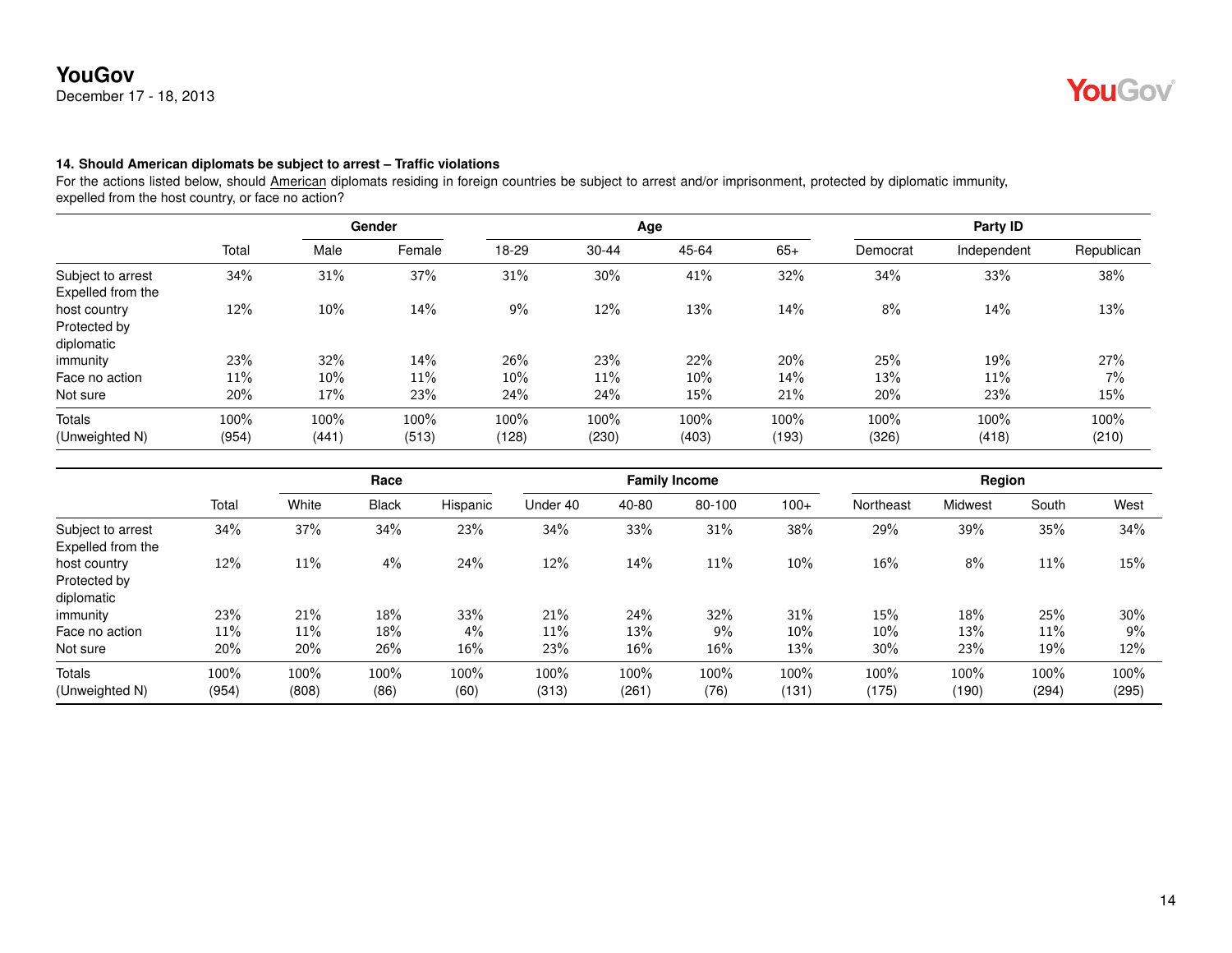December 17 - 18, 2013

# **YouGov**

### **15. Should American diplomats be subject to arrest – Filing a false visa claim**

|                   |       |       | Gender |       |        | Age   | Party ID |          |             |            |
|-------------------|-------|-------|--------|-------|--------|-------|----------|----------|-------------|------------|
|                   | Total | Male  | Female | 18-29 | 30-44  | 45-64 | $65+$    | Democrat | Independent | Republican |
| Subject to arrest | 32%   | 30%   | 35%    | 37%   | 31%    | 32%   | 29%      | 29%      | 32%         | 39%        |
| Expelled from the |       |       |        |       |        |       |          |          |             |            |
| host country      | 39%   | 42%   | 36%    | 25%   | 35%    | 46%   | 48%      | 43%      | 37%         | 38%        |
| Protected by      |       |       |        |       |        |       |          |          |             |            |
| diplomatic        |       |       |        |       |        |       |          |          |             |            |
| immunity          | 8%    | 10%   | 6%     | 10%   | $10\%$ | 6%    | 6%       | 8%       | 8%          | 6%         |
| Face no action    | 3%    | $4\%$ | 3%     | 6%    | 3%     | 2%    | $1\%$    | $4\%$    | $4\%$       | 1%         |
| Not sure          | 18%   | 14%   | 21%    | 21%   | 21%    | 14%   | 15%      | 16%      | 19%         | 16%        |
| Totals            | 100%  | 100%  | 100%   | 100%  | 100%   | 100%  | 100%     | 100%     | 100%        | 100%       |
| (Unweighted N)    | (985) | (453) | (532)  | (128) | (238)  | (416) | (203)    | (333)    | (435)       | (217)      |

|                                            |               |               | Race         |                          |               |               | <b>Family Income</b> |               | Region        |               |               |               |
|--------------------------------------------|---------------|---------------|--------------|--------------------------|---------------|---------------|----------------------|---------------|---------------|---------------|---------------|---------------|
|                                            | Total         | White         | <b>Black</b> | Hispanic                 | Under 40      | 40-80         | 80-100               | $100+$        | Northeast     | Midwest       | South         | West          |
| Subject to arrest<br>Expelled from the     | 32%           | 33%           | 28%          | 33%                      | 35%           | 32%           | $16\%$               | 30%           | 34%           | 31%           | 34%           | 31%           |
| host country<br>Protected by<br>diplomatic | 39%           | 40%           | 31%          | 38%                      | 34%           | 47%           | 60%                  | 30%           | 38%           | 37%           | 37%           | 45%           |
| immunity                                   | 8%            | 8%            | 11%          | 7%                       | 7%            | 5%            | 10%                  | 18%           | 4%            | 7%            | 9%            | $10\%$        |
| Face no action                             | 3%            | 3%            | 6%           | $\overline{\phantom{0}}$ | $4\%$         | 2%            | 2%                   | $2\%$         | $1\%$         | 3%            | 5%            | $2\%$         |
| Not sure                                   | 18%           | 16%           | 24%          | 23%                      | 20%           | 14%           | 13%                  | 19%           | 23%           | 22%           | 15%           | 13%           |
| Totals<br>(Unweighted N)                   | 100%<br>(985) | 100%<br>(839) | 100%<br>(86) | 100%<br>(60)             | 100%<br>(326) | 100%<br>(267) | 100%<br>(77)         | 100%<br>(133) | 100%<br>(183) | 100%<br>(195) | 100%<br>(308) | 100%<br>(299) |